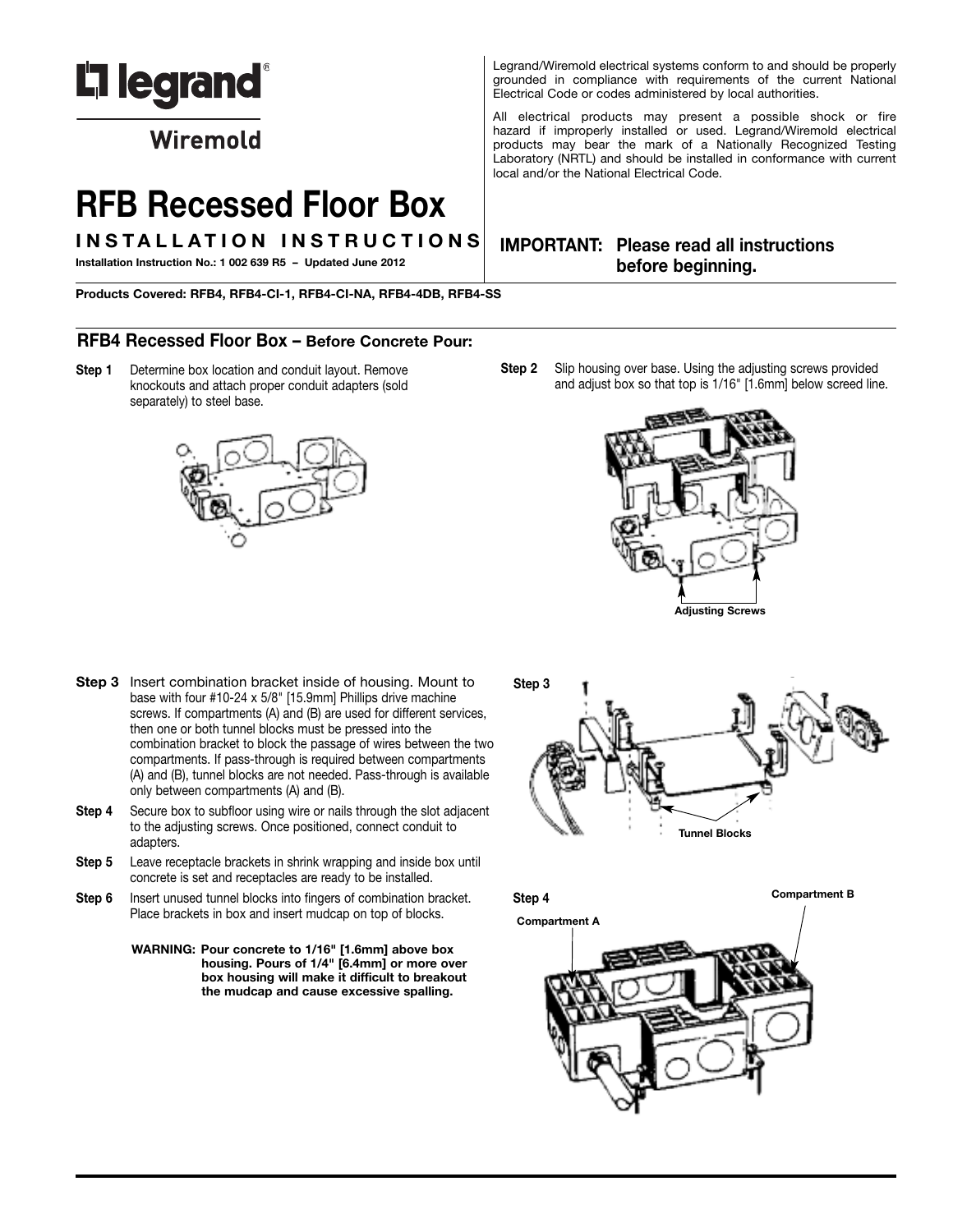# **RFB4 Recessed Floor Box – After Concrete Pour:**

- **Step 7** Locate box and chip away concrete located in mudcap. Remove mudcap and device plates. Remove tunnelblocks from the combination bracket fingers. Clean out any debris. If concrete does not break cleanly around preset, the activation might not be properly supported. If edges of FloorPort ™ Series Activations are not supported by concrete on all sides, repair of excessive concrete spalling is required.
- **Step 8** Wire devices (not included) in accordance with the National Electrical Code or any local code that applies. Make sure that any ground leads are connected to ground screws. Attach the receptacle to the receptacle mounting bracket using #6-32 screw provided. Attach the receptacles to the receptacle mounting brackets with two additional screws and nuts (not provided). Attach the receptacle mounting bracket to the combination bracket using two #10-24 mounting screws provided.
- **Step 9** Complete procedure by installing a FloorPort Series Activation (sold separately) using the installation instructions provided with the unit. instructions provided with the unit.

#### **This box and activation are UL Listed for use with tile, terrazzo, and carpet floors.**

Use insulator provided with the following catalog numbers: **RFB-GFI, CIHT-GFI, RFB-GFI-SS, RFB-GFI-4DB**.



- **Step 1** Remove knockouts and attach conduit to base using proper conduit adapters (not supplied).
- **Step 2** Slip housing over base. Using the adjusting screws provided adjust box so that top is 1/16" [1.6mm] below screed line.
- **Step 3** Once positioned, connect conduit to adapters and anchor box to the subfloor by wire or nails through the slot adjacent to the adjusting screws.
- **Step 4** If all four compartments are not being used for single service, tunnel blocks may be installed to provide service isolation when feedback through wiring is not required (see Tunnel Block Arrangements Illustration).
- **Step 5** Insert combination bracket inside of housing and mount to base with four #10-24 x 5/8" [15.9mm] machine screws.
- **Step 6** Leave receptacle brackets in shrink wrapping until concrete is set and receptacles are ready to be installed.
- **Step 7** Insert unused tunnel blocks inside of box and insert mudcap.
	- **WARNING: Pour concrete to 1/16" [1.6mm] above box housing. Pours of 1/4" [6.4mm] or more over box housing will make it difficult to breakout the mudcap and cause excessive spalling.**
	- **WARNING: Compartments for power applications must be configured to allow either direct access or via tunneling to one of the two grounding screws in either compartment.**

# **RFB4-4DB Recessed Floor Box – After Concrete Pour:**

- **Step 1** Locate box and chip away concrete located in mudcap. Remove mudcap and unused tunnel blocks. Clean out any debris.
- **tep 2** Attach receptacles (not supplied) to the receptacle brackets, using #6-32 screw provided. Attach the receptacles to the receptacle mounting brackets with two additional screws and nuts (not provided). Wire devices (not included) in accordance with the National Electrical Code or any local code that applies. Make sure that any ground leads are connected to ground screws before securing receptacle brackets using #6-32 x 3/8" [9.5mm] R.H.M.S.
- **Step 3** Complete procedure by installing a FloorPort Series Activation using the instructions provided with the unit.









**WARNING: If concrete does not break cleanly around preset, the activation might not be properly supported. If edges of FloorPort Activations are not supported by concrete on all sides, repair of excessive concrete spalling is required.**

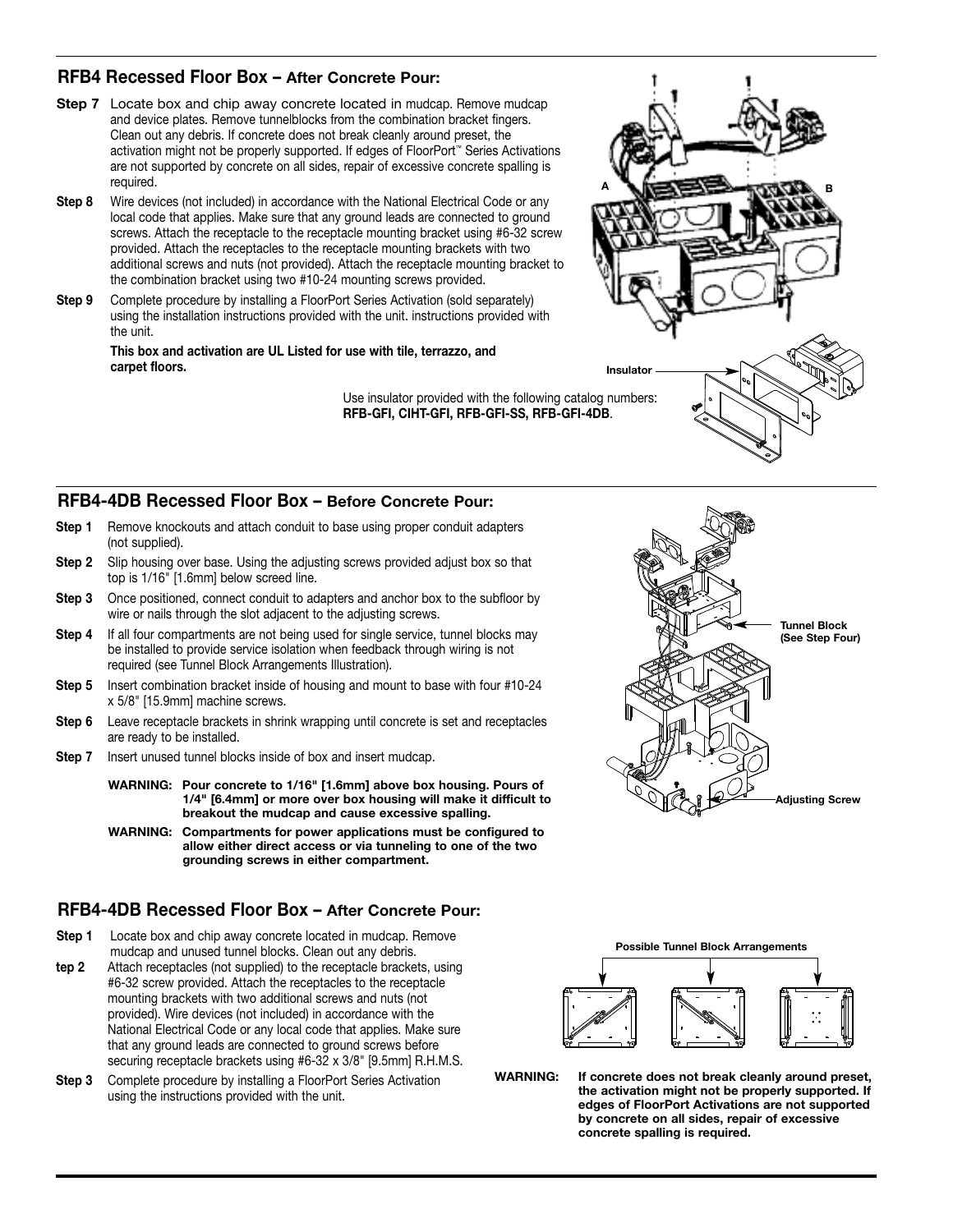# **RFB4-CI-1, RFB4-CI-NA Recessed Floor Box – Before Concrete Pour:**

- **Step 1** Remove conduit opening hole plugs and attach conduit to housing in accordance with local codes.
- **Step 2** Align cover plate over top of housing and secure in place with four #8-32 x 3/8" [9.5mm] machine screws.
- **Step 3** Using the adjusting screws supplied, adjust box so that the flat surface of the cover plate is 3/4" [19.1mm] below the screed line.





### **RFB4-CI-1, RFB4-CI-NA Recessed Floor Box – After Concrete Pour:**

- **Step 4** Locate box and chip away concrete located in mudcap. Remove mudcap and device plates. Clean out any debris.
- **Step 5** Remove wiring compartment cover by first removing the #8-32 x 3/8" [9.5mm] machine screw and then lifting the cover out of box (a small tip screwdriver used as a lever will help in removing cover).
- **Step 6** Wire devices (not included) in accordance to the National Electrical Code or any local code that applies. Make sure that any required ground leads are connected to the ground screws before securing receptacle brackets in place. Connect receptacles to the receptacle brackets using the #6-32 screw provided. Attach the receptacle to the receptacle mounting bracket with two additional screws and nuts (not included).
- **Step 7** Secure receptacle brackets to box by first loosening the mounting screws a few turns. Next, position top of bracket in place and pivot the forked ends under mounting screws. Tighten mounting screws.
- **Step 8** Make sure that wires in tunnel area are not kinked or pinched. Attach tunnel blocks to wiring compartment cover to isolate one compartment from the other as required (see Tunnel Block Arrangement Illustration). Secure wiring compartment cover to box with #8-32 x 3/8" [9.5mm] screws.
- **Step 9** Complete installation by installing a FloorPort Series Activation using the instructions provided with the unit.

**This box and activation are UL Listed for use with tile, terrazzo, and carpet floors**.

**WARNING: If concrete does not break cleanly around preset,the activation might not be properly supported. If edges of FloorPort Activations are not supported by concrete on all sides, repair of excessive concrete spalling is required.**



**Mounting Screws**

**Possible Tunnel Block Arrangements**